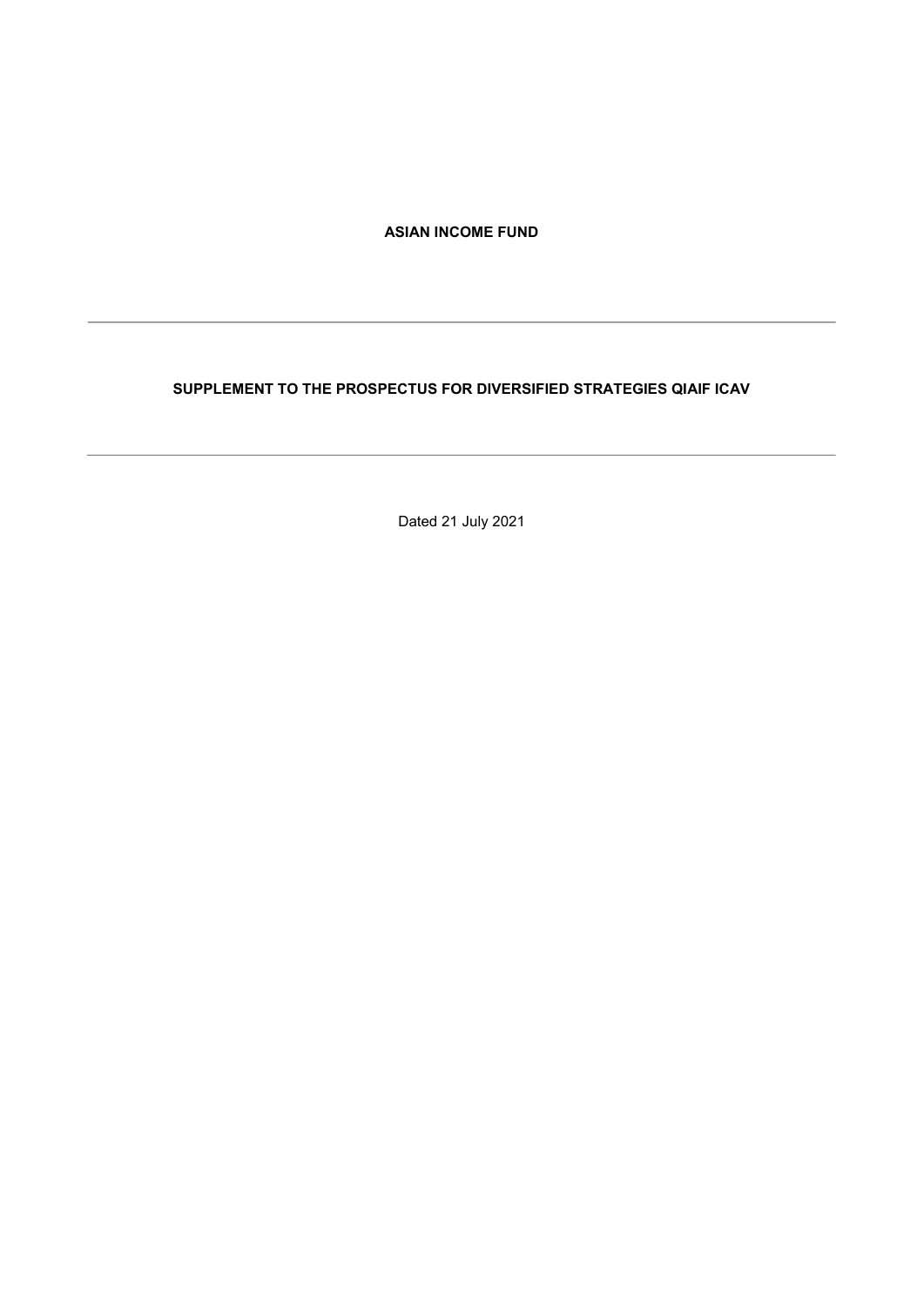This Supplement contains specific information in relation to Asian Income Fund (the Fund), an open-ended subfund of Diversified Strategies QIAIF ICAV (the ICAV), an umbrella Irish Collective Asset-management Vehicle with segregated liability between Funds and authorised by the Central Bank.

# This Supplement forms part of and should be read in conjunction with the Prospectus dated 21 July 2021 (the Prospectus).

The Directors, whose names appear under Directors of the ICAV in the Prospectus, accept responsibility for the information contained in the Prospectus and this Supplement. To the best of the knowledge and belief of the Directors (who have taken all reasonable care to ensure that such is the case), such information is in accordance with the facts and does not omit anything likely to affect the import of such information. The Directors accept responsibility accordingly.

Words and expressions defined in the Prospectus shall, unless the context otherwise requires, have the same meaning when used in this Supplement.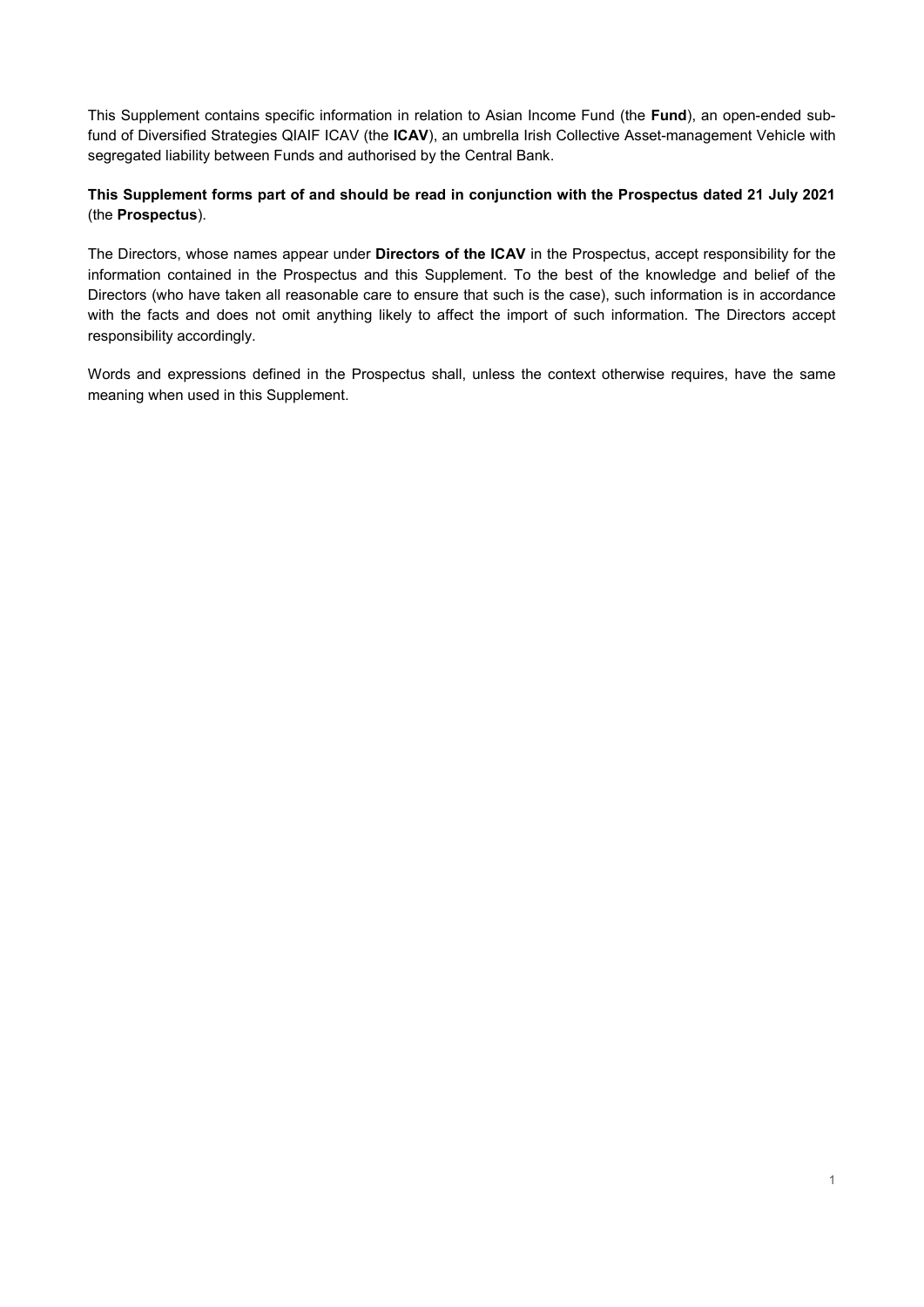# **TABLE OF CONTENTS**

| $\overline{1}$  |  |
|-----------------|--|
| $\overline{2}$  |  |
| $\overline{3}$  |  |
| $\overline{4}$  |  |
| $\overline{5}$  |  |
| $\underline{6}$ |  |
| $\mathcal{I}$   |  |
| 8               |  |
| 9               |  |
| 10              |  |
| 11              |  |
| 12              |  |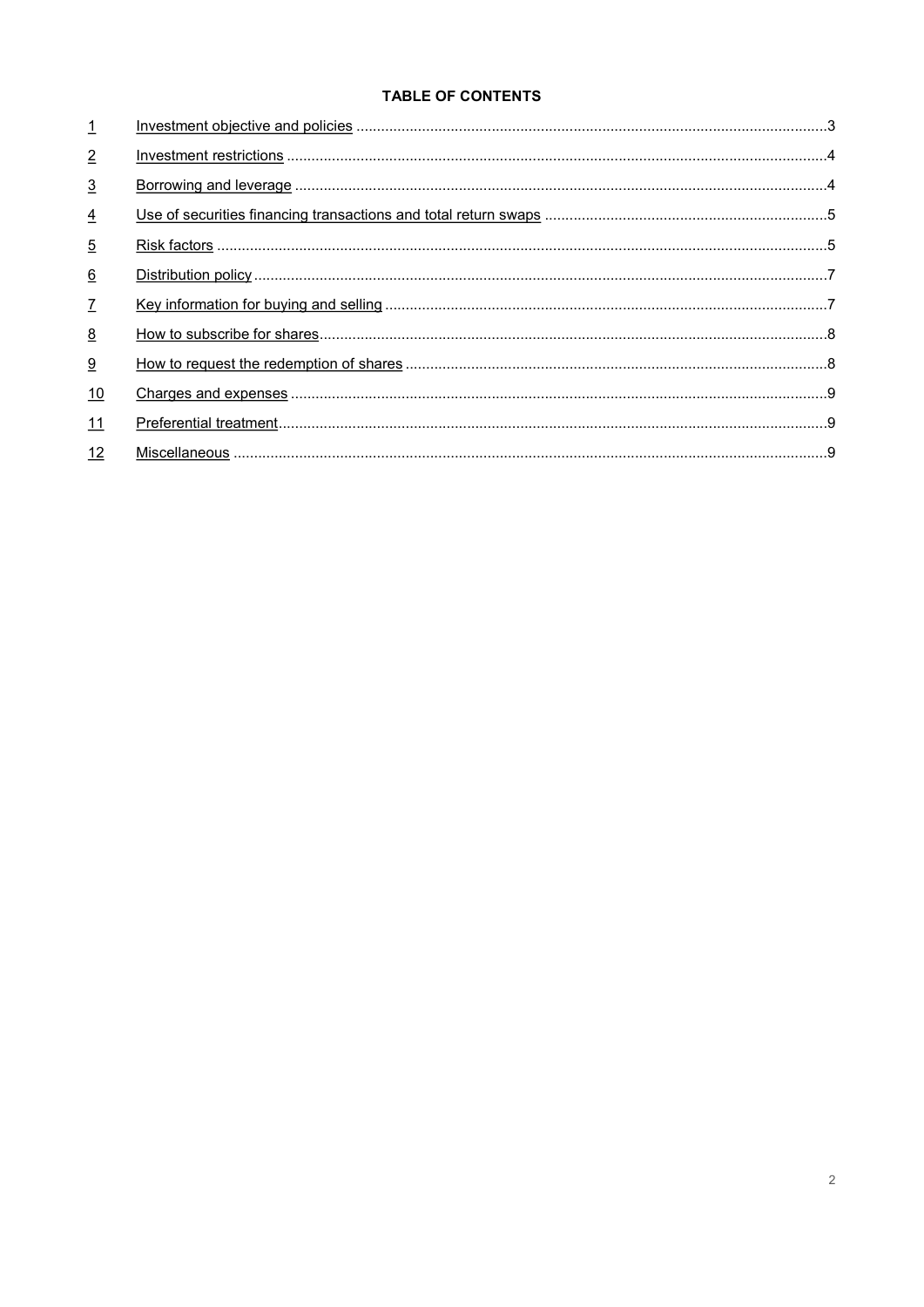### 1 INVESTMENT OBJECTIVE AND POLICIES

#### 1.1 Investment objective

The investment objective of the Fund is to generate capital growth and income over the long term.

#### There can be no assurance that the investment objective of the Fund will be achieved.

#### 1.2 Investment policies

The Fund seeks to achieve its investment objective by investing primarily in high yielding fixed income securities, preference shares, contingent convertible bonds and other fixed income, debt and money market instruments issued predominantly by Chinese companies or their international subsidiaries and affiliates.

The Fund's investments in offshore Renminbi-denominated interest-bearing debt securities (so-called "Dim Sum Bonds") will be made via the offshore Renminbi (CNH) markets, such as Hong Kong, Singapore, London and Luxembourg.

Without prejudice to the generality of the foregoing, the Fund may also invest in offshore Renminbi (CNH), USD or local currency denominated fixed income securities, notes, preference shares or other instruments that may benefit from or are related to the "One Belt One Road" initiatives of China (a development strategy proposed by the Chinese government that focuses on connectivity and cooperation between Eurasian countries).

The Fund may also invest in bank commercial deposits, convertible bonds, investment funds and/or other eligible financial instruments determined by the Investment Manager.

The investment funds that the Fund may invest in may be regulated or unregulated and may be open-ended, closed-ended or have limited or no liquidity and will not be limited by their domicile.

The Fund may hold and/or dispose of such securities and instruments. Such securities and instruments may be listed and investments may be made on a global basis in any jurisdiction.

The Fund may have significant exposure to a single asset and may be concentrated on a relatively small number of investments.

The Fund may enter into repurchase agreements subject to the conditions and within the limits set out in the Prospectus.

The Fund may also hold cash and invest in ancillary liquid assets, including but not limited to short-term fixed income instruments, certificates of deposit, promissory notes, commercial paper, floating rate notes, medium term notes, bankers' acceptances and any other short term instrument which the Investment Manager believes to be of appropriate credit quality as further outlined below. The Investment Manager may, depending on its tactical viewpoint and perception of investment opportunities for the Fund, increase or decrease the level of investment by the Fund in ancillary liquid assets. There is no maximum or minimum amount of liquidity that the Fund may hold at any one time.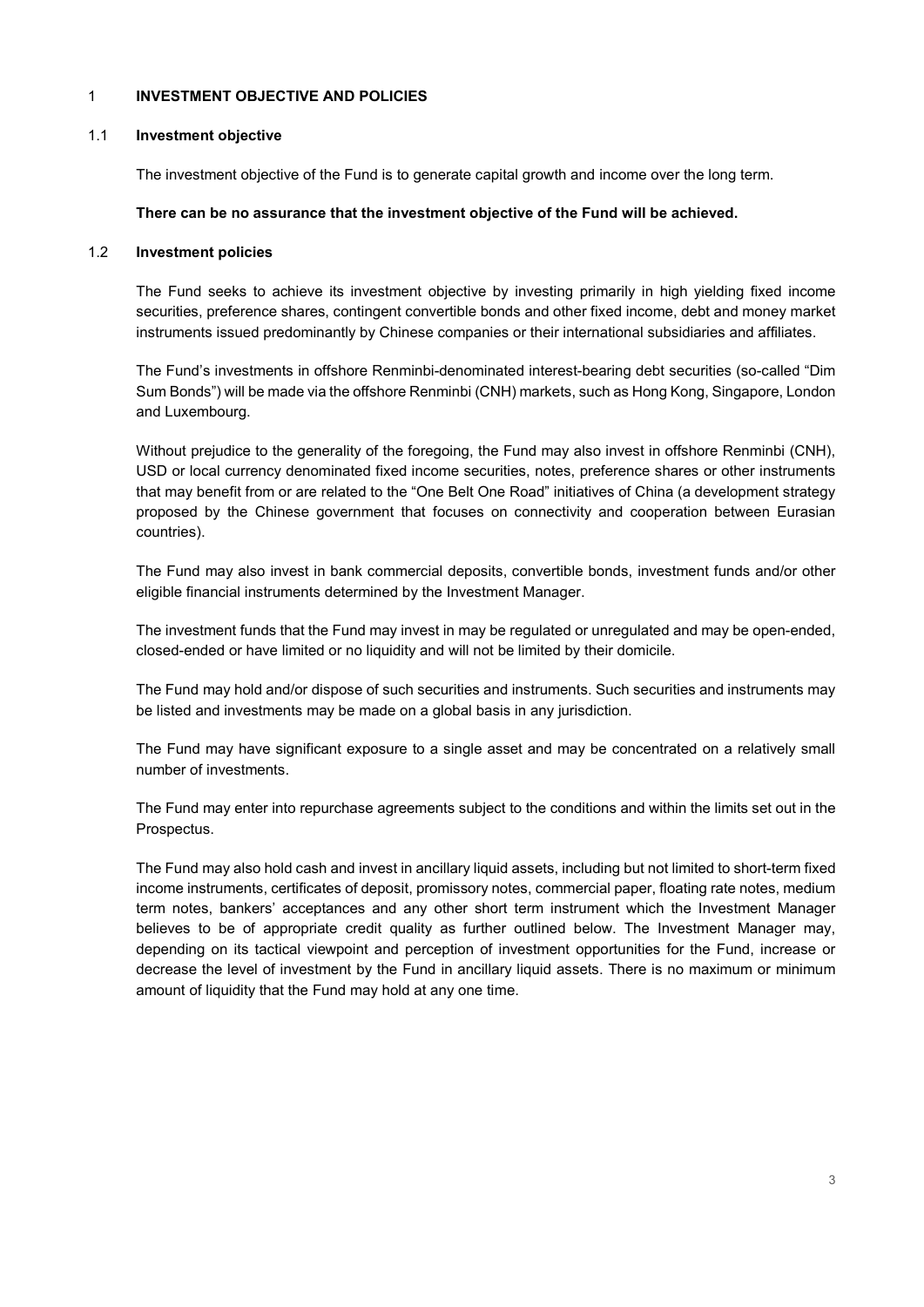### 1.3 Investment strategy

The Investment Manager's approach to building a quality credit portfolio employs a robust methodology that utilizes disciplined credit research and quality metrics. The Investment Manager uses its in-depth market knowledge to optimise asset allocation, and duration/yield curve positions are derived from key economic factors such as growth, inflation and interest rates.

# 1.4 Investment process

In assessing the optimal way to achieve the Fund's investment objective, the Investment Manager conducts top-down macro-economic research and asset allocation ranking along with bottom-up sector research and credit analysis to identify investment opportunities:

- (i) Macro-economic research: conduct top-down macro-economic research with a focus on factors such as GDP growth, inflation, debt ratio, balance of payments, interest rate and monetary policy stance, etc. to derive its overall macro view;
- (ii) Asset Allocation: based on the macro view, credit classes are ranked in order of preference based on their potential to offer the highest yield and capital return. This ranking will be used as a guideline for the portfolio managers to follow in portfolio construction;
- (iii) Sector research: analysts research specific sectors and securities in those sectors across the full capital structure, with particular attention to credit improvements/deterioration and default risk analysis; and
- (iv) Credit analysis: individual bond selection focusing on credit profile, liquidity and yield attractiveness. Identify the highest quality companies that are financially sound, identifying near-term catalysts for returns, such as bonds from companies that are in the early stages of credit improvements, potential rating upgrades as well as bond issues that demonstrate good relative value based on their current yield and liquidity metrics.

# 2 INVESTMENT RESTRICTIONS

The investment restrictions applicable to the Fund are set out under the section entitled Investment Restrictions in the Prospectus.

In addition, the following investment restrictions apply to the Fund:

- (i) The Fund's investment in fixed income assets should be between 0%-100% of the Net Asset Value of the Fund;
- (ii) The Fund will only invest in shares and other securities that do not carry the right to vote at general meetings of their issuer; and
- (iii) The Fund may hold and/or dispose of the securities and instruments set out in the section headed **investment policies** above. Such investments may be made on a global basis in any jurisdiction, with the exception that the Fund shall not invest in any securities issued by a U.S. company.

For the purposes hereto, "U.S. company" means any company that is (a) organised under the laws of the United States or of any state or territory thereof or a political subdivision thereof or which maintains an office in the United States; or (b) any company that owns 25% or more of any class of voting shares of, or otherwise controls, a company described in (a) above.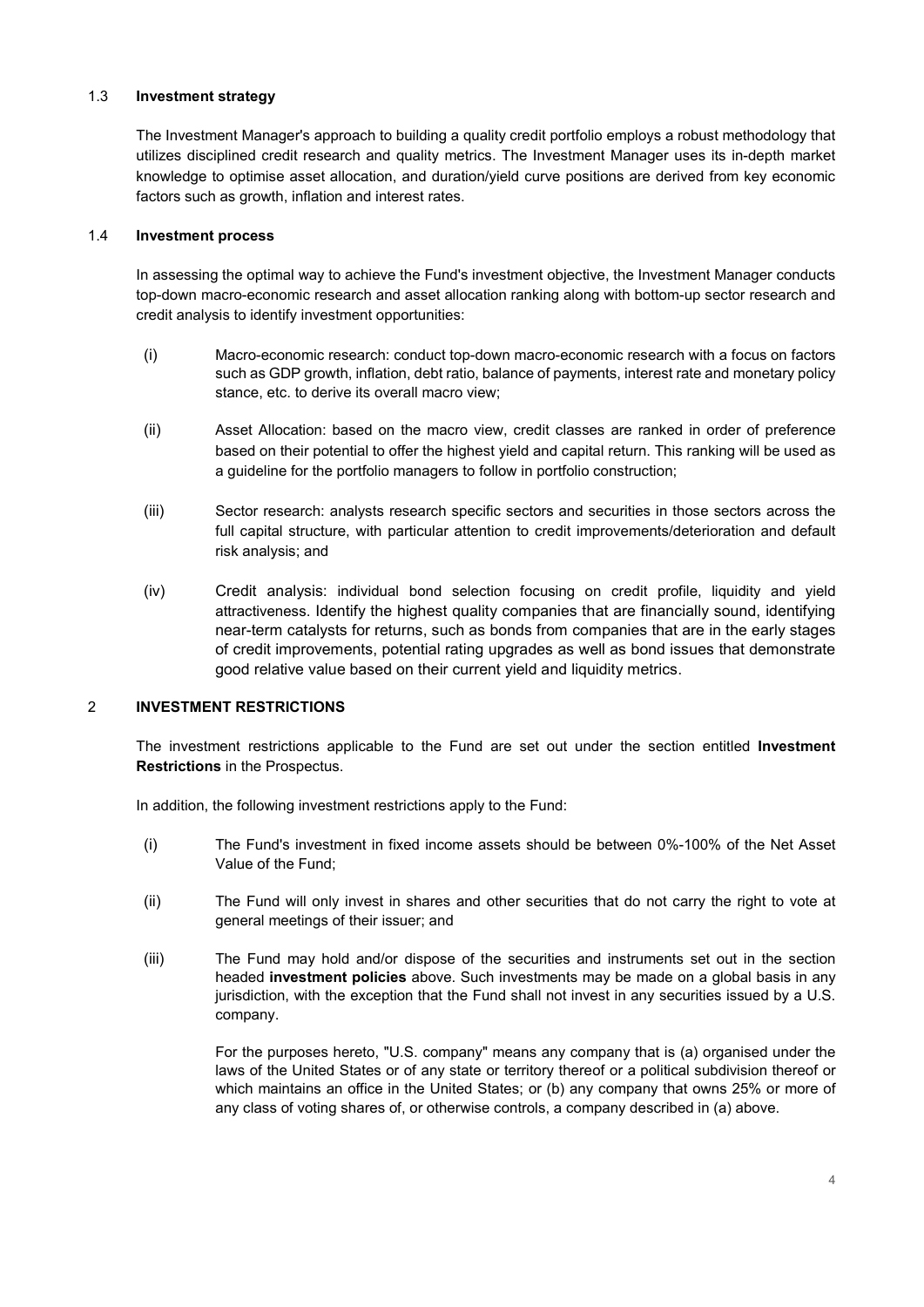# 3 BORROWING AND LEVERAGE

Subject to any limits and conditions laid down by the Central Bank, the Directors may exercise all powers of the ICAV to borrow money for the Fund, or to grant a charge over the assets of the Fund to secure the debts or obligations of the Fund.

The Fund will not be leveraged through the use of financial derivative instruments, where, for the purposes of AIFMD, leverage is interpreted as any method by which the exposure of a Fund is increased whether through borrowing of cash or securities or leverage embedded in derivative positions or by any other means.

### 4 USE OF SECURITIES FINANCING TRANSACTIONS AND TOTAL RETURN SWAPS

The Fund may enter into Securities Financing transactions as defined under Article 3 (11) of the Securities Financing Transactions Regulations. Please refer to the section entitled Securities financing transactions and total return swaps in the Prospectus for further details on the use of SFTs by the Fund.

### 5 RISK FACTORS

The general risk factors set out in the Risk Factors section of the Prospectus also apply to the Fund.

In addition, the following risks apply:

# Asia Region Risk

Investments in the Asia region may be subject to a higher risk than investments in developed market economies. Many countries in the Asia region are considered emerging markets, and hence subject to risks such as heightened political unrest, securities whose valuations fluctuate widely, war or social uprising, and domestic economic management (including the risks of remittance restrictions and exchange controls) or sovereign intervention (including the risk of expropriation). There may be less publicly available information about companies in many countries in the Asia region, and the stock exchanges and brokerage industries in such countries typically do not have the level of government oversight as do those in developed markets. Such information as is available may be less reliable than that published by or about companies in developed markets. These risks may all impact on entities with operations in the region. Such instability may be reflected in the value of investments made in Asia region economies, increasing the risk of adverse performance, and/or loss of investor capital.

### Concentration of Investments Risk

The Fund may hold one or relatively few investments. The Fund could therefore be subject to significant losses if it holds a large position in a particular investment that declines in value or is otherwise adversely affected. The concentration of a Fund's portfolio in such investments may subject the Fund to a greater degree of risk with respect to economic downturns and/or falls in market value than a less concentrated portfolio would be. This may make the Fund's portfolio susceptible to higher volatility since the value of the Fund will vary more in response to changes in the market value of that investment and, consequently, could have an adverse impact on a Fund's financial condition and its ability to pay distributions and/or return capital to investors.

### Fixed Income Securities

Fixed income securities are subject to many risk factors, including economic conditions, government regulations, market sentiment, and local and international political events. The market value of fixed income securities in which the Fund invests will fluctuate in response to changes in creditworthiness of the issuer, interest rates, currency values, and other economic, political and market factors. Such fluctuations may be substantial. There is a risk that one or more issuers of securities held by the Fund may default in payment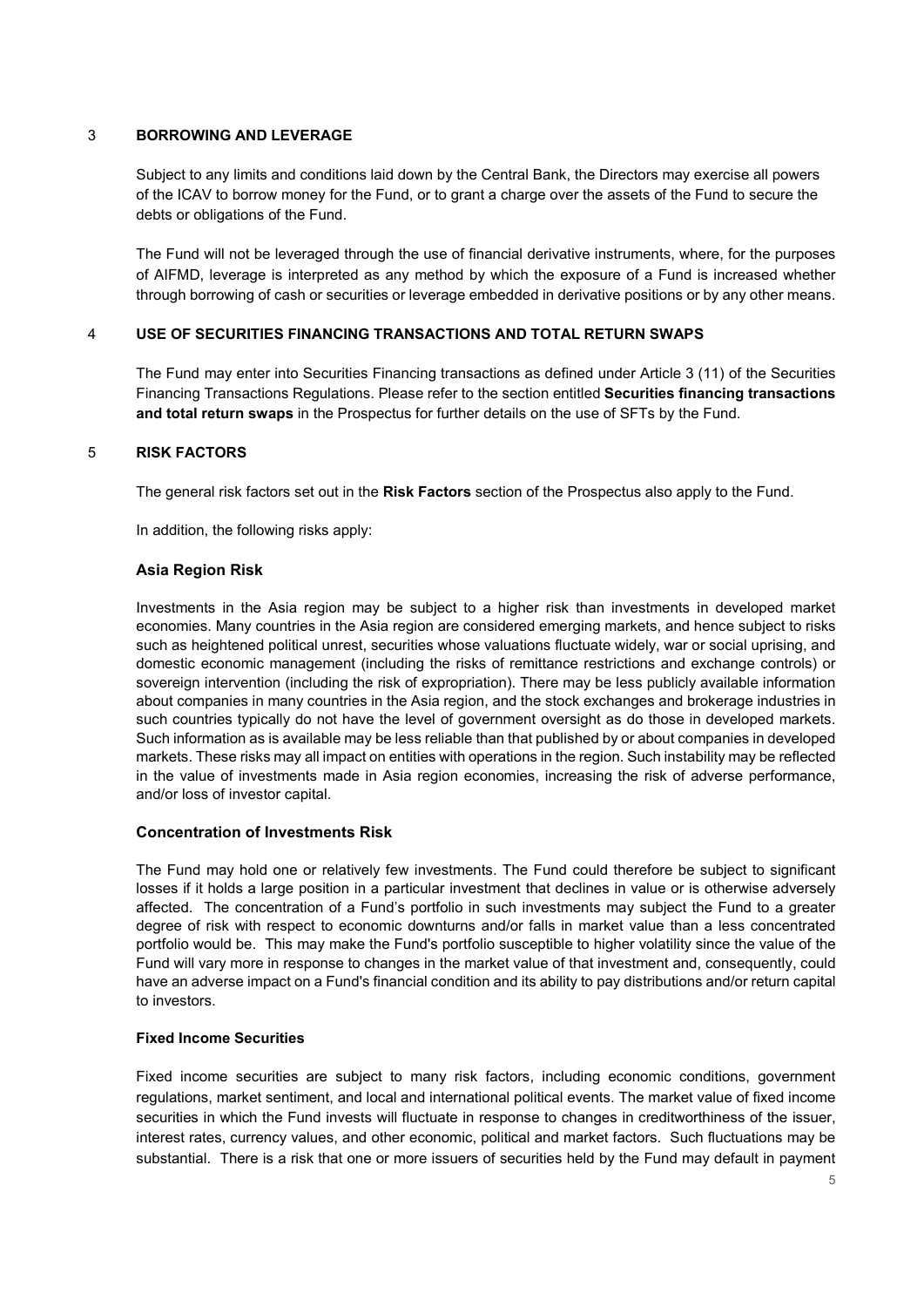of interest and/or principal. That portion of the Fund which may be invested in securities which are rated below investment grade, or are deemed equivalent thereto by the Investment Manager, are subject to significantly greater risk of such defaults.

The Fund may be subject to additional risks due to the speculative nature of investing in securities with a rating below investment grade such as high yield debt securities, which may be considered speculative and can include securities that are unrated and/or in default. An investment in these securities may be subject to a higher degree of credit risk and a greater possibility of default.

Lower rated securities are considered by credit rating agencies to be speculative and to carry a high level of risk. The lower rated securities in which the Fund may invest will have a significantly greater risk of default in payments of interest, principal, or both, than the risk of default for investment grade bonds. Issuers of below investment grade securities present a higher risk of bankruptcy or reorganisation than issuers of investment grade bonds, or may have recently been in bankruptcy or reorganisation proceedings. The Fund may invest in securities which are rated below investment grade.

The secondary market for lower rated securities is typically much less liquid than the market for investment grade bonds, frequently with significantly more volatile prices and larger spreads between bid and asked price in trading. The market price of lower rated securities will be affected by the bond market's perception of credit quality and the effect of stronger or weaker economic growth as well as political developments.

The market price of lower rated securities will also be affected by general changes in interest rates (decreasing as rates rise, and increasing as rates fall) that affect the market price of all bonds, although lower rated securities may be less sensitive to interest rate changes than investment grade bonds. The below investment grade security market at times will be very illiquid. Market prices of lower rated securities may be affected by imbalances in sell and buy orders among institutional investors and dealers. In addition to credit risk and liquidity risk concerns, the market price of lower rated securities in particular may be adversely impacted by legislative or regulatory developments, such as determinations that certain categories of institutional investors must divest their below investment grade holdings, or changes in rules regarding taxation or corporate reorganisations.

The Fund may also have to sell holdings of below investment grade securities at unfavourable prices in order to raise proceeds to pay for redemptions of Shares.

# Contingent Convertible Bonds

Contingent convertible bonds are debt securities, typically paying a higher than average coupon, which may be converted into equity securities or suffer capital losses by decreasing the face value if pre-specified events occur ("Trigger Events"), depending in particular on the capital ratio levels of the issuer of such bonds ("Trigger Levels").

Contingent convertible bonds are complex financial instruments and their Trigger Levels (and thus exposure to conversion risk) can differ widely. In particular, the occurrence of a Trigger Event may cause the value of the investment to fall significantly and irreversibly, and in some cases even to zero.

Investment in contingent convertible bonds may also result in material losses to the Fund as the bonds may suffer losses by decreasing the face value ("write down") on the occurrence of certain Trigger Events. In this event, holders of contingent convertible bonds will suffer losses ahead of holders of equity securities issued by the same issuer, contrary to the classic order of capital structure hierarchy where equity holders are expected to suffer losses before bond holders.

In addition, some contingent convertible debt securities are also subject to the risk of discretionary cancellation of coupon payments by the issuer at any point, for any reason, and for any length of time. Coupon cancellation may also be mandatory under applicable laws and regulation.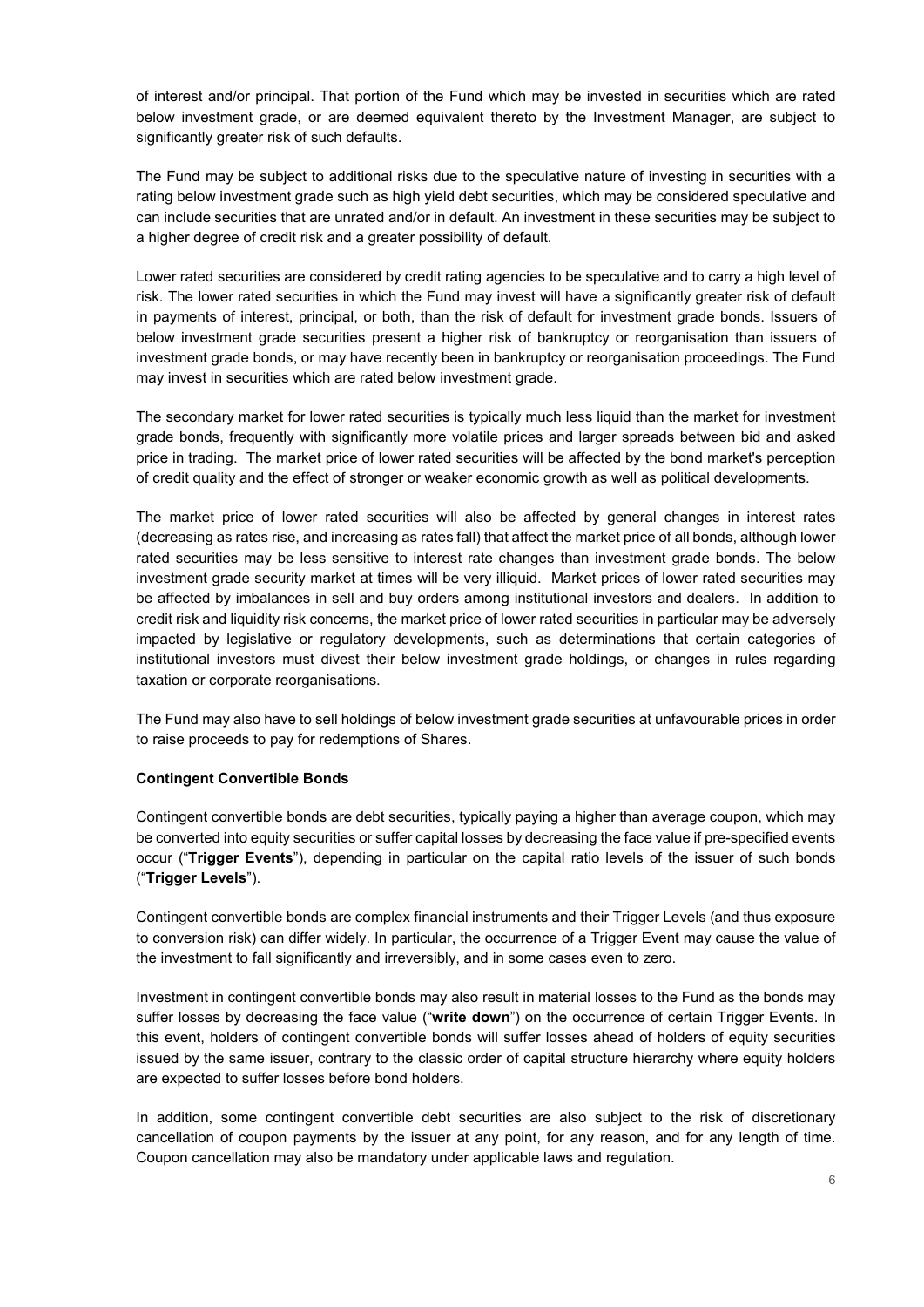# People's Republic of China ("PRC") Tax

The Fund may be subject to PRC taxes in respect of its investment activity. Investors should consult their own tax advisor with regard to PRC tax implications associated with an investment in the Fund.

# 6 DISTRIBUTION POLICY

It is not envisaged that any income or gains derived from its investments will be distributed by the Fund by way of dividend. Accordingly, any distributable income will remain in the Fund's assets and will be reflected in the Net Asset Value of the Shares. This does not preclude the Directors, at their absolute discretion, from declaring a dividend at any time in the future if they consider it appropriate to do so. Any change in the dividend policy for the Fund will be notified to all Shareholders in advance.

# 7 KEY INFORMATION FOR BUYING AND SELLING

### Available Share Classes

The ICAV may issue Shares in each of the Share Classes set out in the table below.

| Share Class       | <b>Currency</b> | <b>Initial Issue</b><br><b>Price</b> | <b>Minimum</b><br><b>Shareholding</b> | <b>Minimum Initial</b><br><b>Investment</b> | <u>Minimum.</u><br><b>Additional</b><br>Investment |
|-------------------|-----------------|--------------------------------------|---------------------------------------|---------------------------------------------|----------------------------------------------------|
| <b>Base Class</b> | USD             | <b>USD 100</b>                       | USD 150,000                           | USD 1,000,000*                              | <b>USD 100,000</b>                                 |
| NV Class          | USD             | <b>USD 100</b>                       | USD 150,000                           | USD 1,000,000*                              | <b>USD 100,000</b>                                 |

\* Provided that each applicant's initial investment into the ICAV as a whole must be equal to or greater than €100,000 (or its foreign currency equivalent).

The Directors may create from time to time additional classes of Shares within the Fund to which different distribution policies may be applicable or different levels of fees and expenses, designated currency and such other factors as may be determined by the AIFM at the date of the creation of such classes. Creation of additional classes of Shares shall be in accordance with the requirements of the Central Bank and the AIF Rulebook.

The Shares in the NV Class are Non-Voting Shares (as defined below).

### Initial Issue Price and Initial Offer Period

The Initial Offer Period for Shares in the Base Class and the NV Class has now closed. Shares are available for subscription at the prevailing Issue Price per Share for the relevant Dealing Day.

### Base Currency

The Base Currency of the Fund is USD.

### Business Day

A day on which banks are open for business in Dublin, London and Hong Kong and/or such other day as the Directors may determine and notify to Shareholders.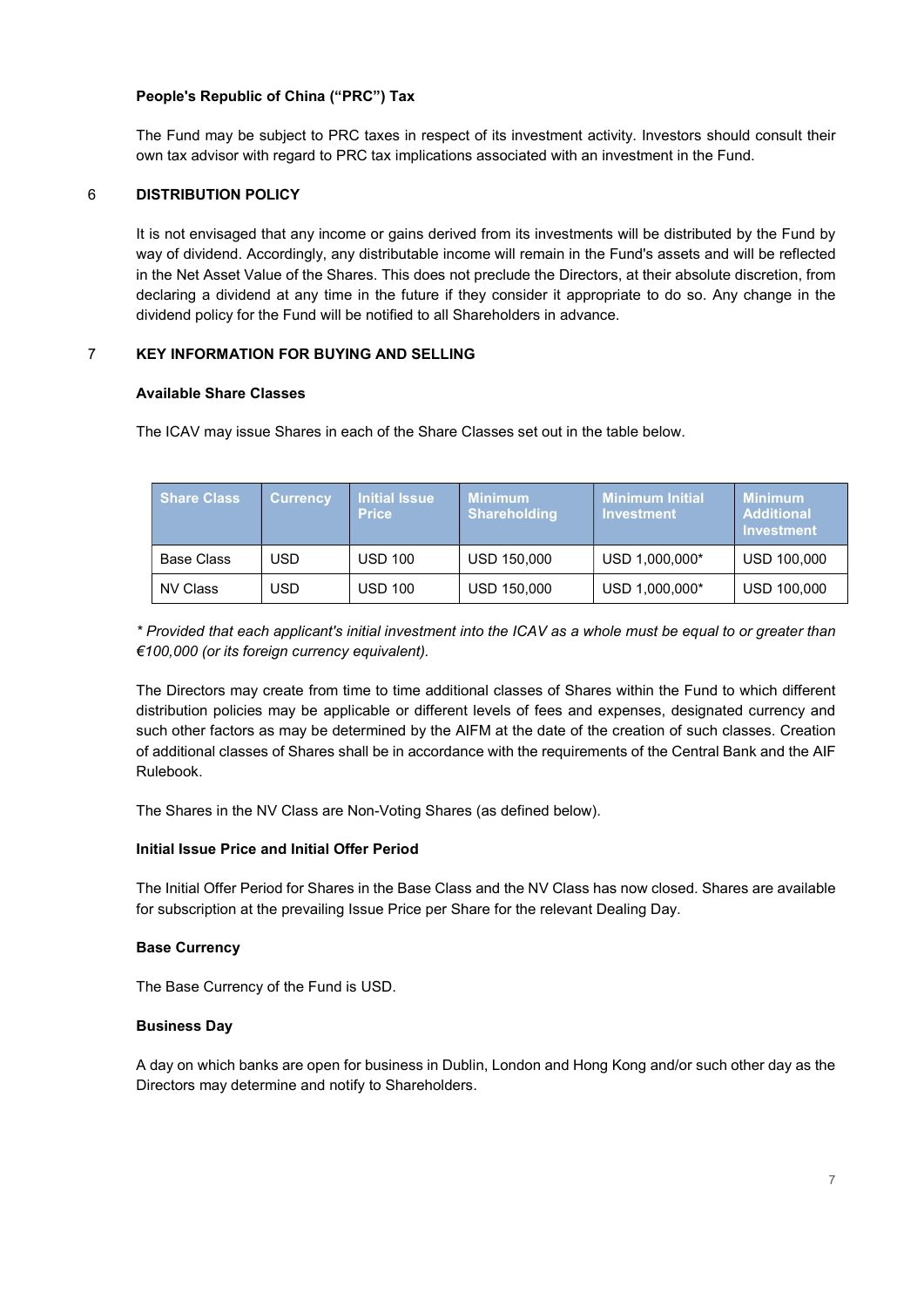# Dealing Day

Each Business Day, and/or such other day(s) as the Directors may determine from time to time and notify in advance to all Shareholders of the Fund, provided that there shall be at least one Dealing Day per quarter.

#### Dealing Deadline

#### Subscription Deadline

2:00pm Irish time on the Business Day prior to the relevant Dealing Day (or such other time as the Directors may approve provided it is prior to the Valuation Point in question).

#### Redemption Deadline

2:00pm Irish time on the Business Day prior to the relevant Dealing Day (or such other time as the Directors may approve provided it is prior to the Valuation Point in question).

#### Subscription Charge

Up to 3% of the Net Asset Value per Share in respect of the amount subscribed.

#### Redemption Charge

Up to 3% of the Net Asset Value per Share in respect of the amount redeemed.

#### Settlement Date

The Settlement Date for the receipt of monies for subscription for Shares shall be the second Business Day following the relevant Dealing Day.

The Settlement Date for the dispatch of monies for the redemption of Shares will be the second Business Day following the relevant Dealing Day provided that all the required documentation has been furnished to and received by the Administrator.

### Valuation Point

10:00am Irish time on each Business Day.

Non-Voting Shares means a particular class of Shares that do not carry the right to notice of or to attend and vote at general meetings of the ICAV or the Fund (save in respect of resolutions to approve a change to the investment objective of the Fund, a material change to the investment policies of the Fund or an increase in the fees payable to the AIFM or the Investment Manager in respect of the Fund).

# 8 HOW TO SUBSCRIBE FOR SHARES

Requests for the subscription for Shares should be made in accordance with the provisions set out in the section entitled Subscription for Shares in the Prospectus.

The Fund may accept in-kind subscriptions in accordance with the provisions set out under the section headed In kind Issues in the Prospectus.

### 9 HOW TO REQUEST THE REDEMPTION OF SHARES

Requests for the redemption of Shares should be made in accordance with the provisions set out in the section entitled Redemption of Shares in the Prospectus.